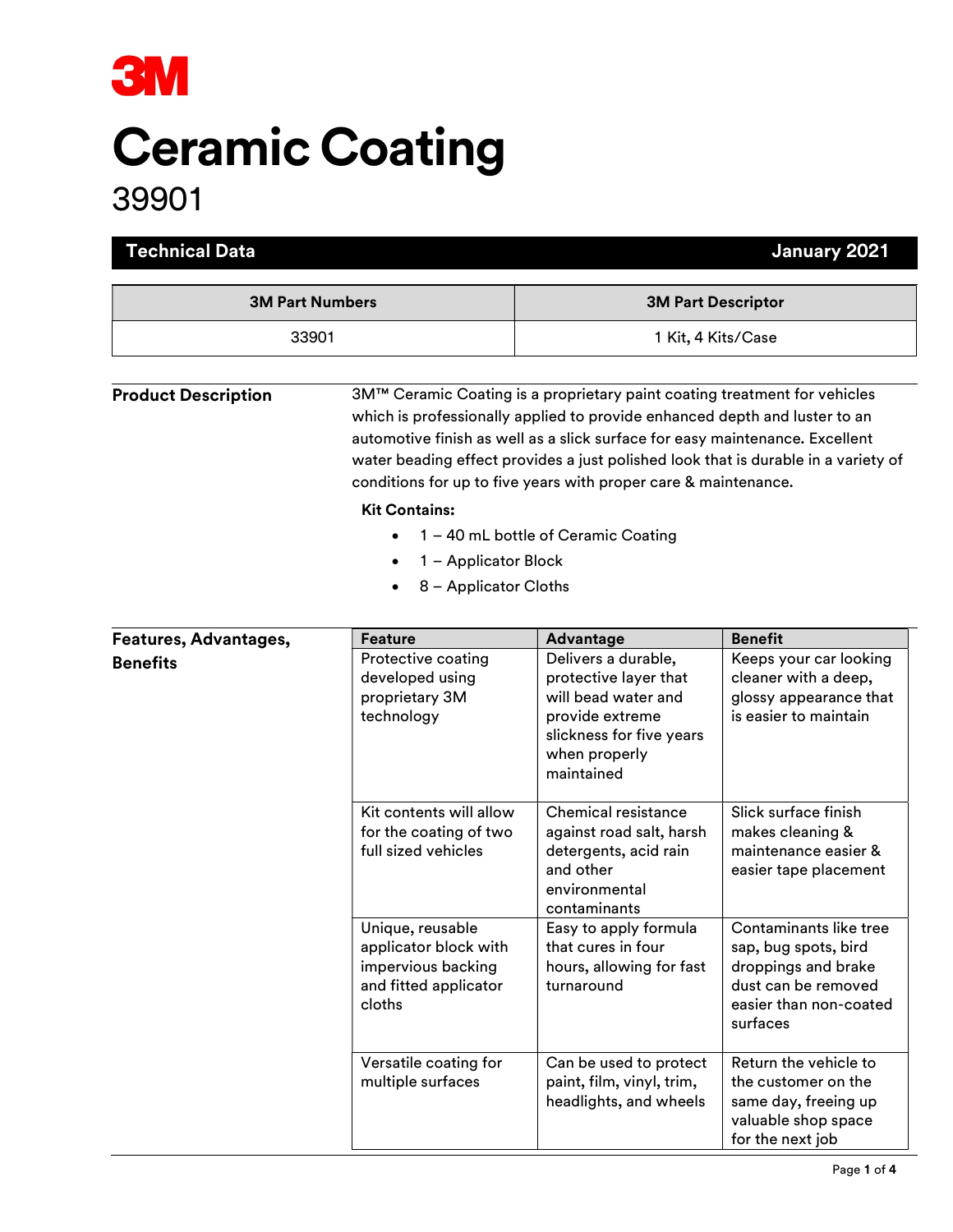## 3M™ Ceramic Coating

#### 39901

| <b>Product Uses</b>           | Treatment.                                                                                                                                                   | 3M™ Ceramic Coating is designed to protect automotive paint, trim, film,<br>vinyl wraps, and wheels. For glass applications, use with 3M™ Glass Pre- |  |  |
|-------------------------------|--------------------------------------------------------------------------------------------------------------------------------------------------------------|------------------------------------------------------------------------------------------------------------------------------------------------------|--|--|
| <b>Performance Properties</b> | NOTE: The following technical information and data should be considered representative or typical<br>only and should not be used for specification purposes. |                                                                                                                                                      |  |  |
|                               | Chemistry                                                                                                                                                    | Siloxane Polymer Blend                                                                                                                               |  |  |
|                               | Appearance                                                                                                                                                   | Clear, colorless liquid                                                                                                                              |  |  |
|                               |                                                                                                                                                              |                                                                                                                                                      |  |  |

| <b>Directions for Use</b> | Attention: Wear protective gloves and eye/face protection. Always apply<br>3M™ Ceramic Coating in a clean environment free of dirt/dust<br>and away from wash bays, overspray, or other vehicles being paint<br>corrected. |                                                                                                                                                                                                                                                                                                                                                                                                                                                    |
|---------------------------|----------------------------------------------------------------------------------------------------------------------------------------------------------------------------------------------------------------------------|----------------------------------------------------------------------------------------------------------------------------------------------------------------------------------------------------------------------------------------------------------------------------------------------------------------------------------------------------------------------------------------------------------------------------------------------------|
|                           |                                                                                                                                                                                                                            | 1. Wrap applicator cloth around foam applicator so the elastic band wraps<br>completely around the block, exposing the 3M™ logo on the back side of<br>the block. Tilt bottle and apply ~12-16 drops of 3M™ Ceramic Coating<br>to the applicator cloth.                                                                                                                                                                                            |
|                           | 2.                                                                                                                                                                                                                         | Start with 3M™ Ceramic Coating on the roof of the vehicle working your<br>way down the vehicle as you go. Limit application area to approximately<br>2' x 3' (60cm x 90cm) section. Apply 3M™ Ceramic Coating in a<br>north/south and east/west, cross hatch pattern. Ensure no area is left<br>uncoated. Limit application time to approximately 1-2 minutes per 2' x 3'<br>(60cm x 90cm) section.                                                |
|                           |                                                                                                                                                                                                                            | 3. Allow coating to dwell on the surface for 2-5 minutes. Level coating<br>using a clean microfiber cloth. View panel at different angles to ensure<br>the coating has been properly leveled and a uniform appearance is<br>achieved. Avoid leaving high spots or excess coating on the<br>surface. Avoid applying pressure to the surface of the vehicle with the<br>microfiber cloth, this could cause scratches to the surface.                 |
|                           |                                                                                                                                                                                                                            | 4. Repeat Steps 1-3 over rest of vehicle, applying ~8 drops of 3M™<br>Ceramic Coating to the applicator cloth at the start of each new<br>section. Change applicator cloth after applying 3M™ Ceramic Coating<br>to half of an average sized vehicle. Use a new, clean, microfiber cloth<br>when leveling excess material. Re-using applicator cloths or microfiber<br>leveling cloths could result in cured coating scratching the paint surface. |
|                           |                                                                                                                                                                                                                            | 5. After applying 1st coat of 3M™ Ceramic Coating, wait 30-60 minutes<br>before proceeding to the 2nd coat.                                                                                                                                                                                                                                                                                                                                        |
|                           | 6.                                                                                                                                                                                                                         | Apply 2nd coat of 3M™ Ceramic Coating over entire surface of the<br>vehicle by following Steps 1-4.                                                                                                                                                                                                                                                                                                                                                |
|                           |                                                                                                                                                                                                                            | 7. Keep vehicle out of contact of water for at least 4 hours.                                                                                                                                                                                                                                                                                                                                                                                      |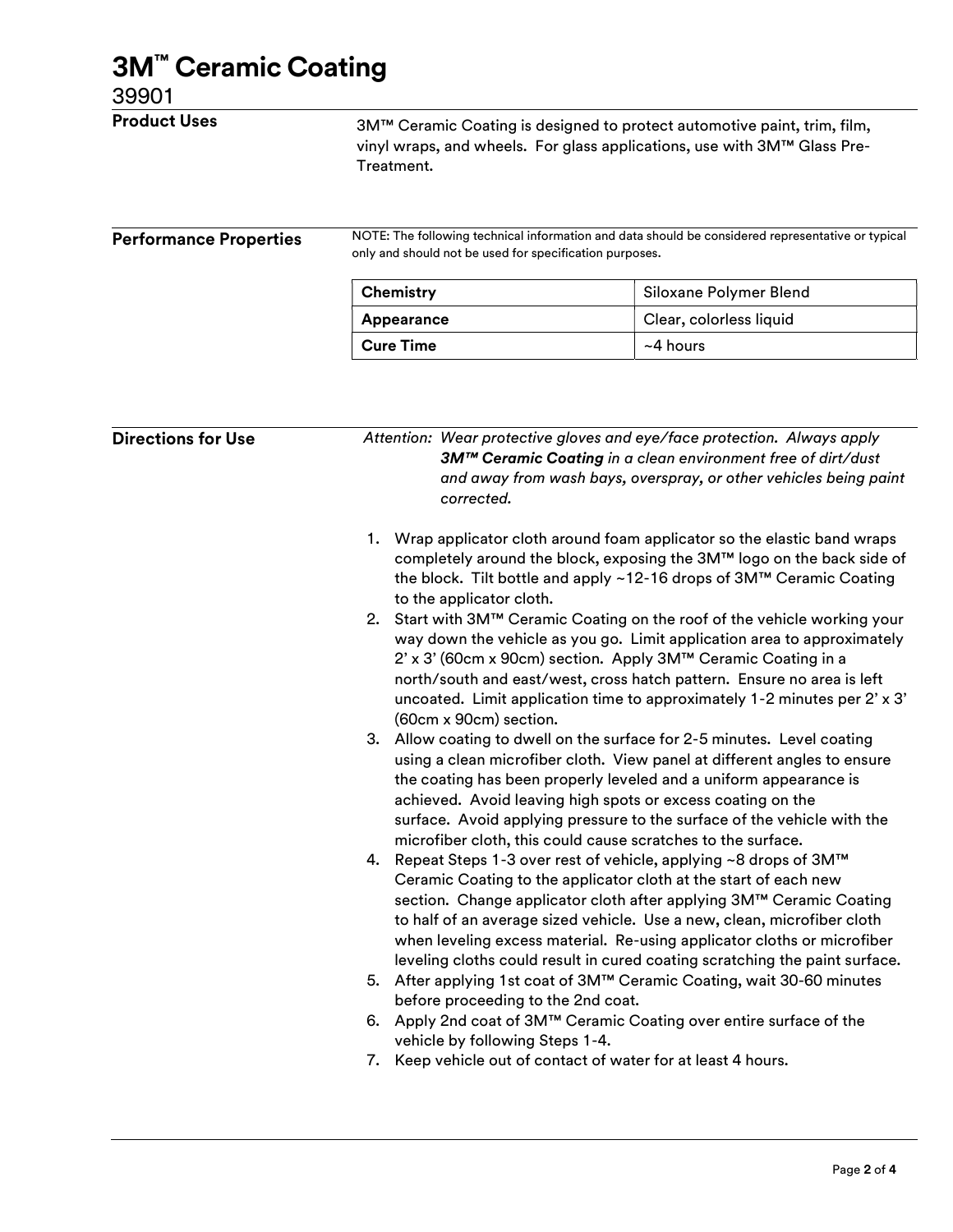### 3M™ Ceramic Coating

39901

| uuu 1                                             |                                                                                                                                                                                                                                                                                                                                                                                                                                                                                                                                                                                                                                                                                                                                                                                                                              |
|---------------------------------------------------|------------------------------------------------------------------------------------------------------------------------------------------------------------------------------------------------------------------------------------------------------------------------------------------------------------------------------------------------------------------------------------------------------------------------------------------------------------------------------------------------------------------------------------------------------------------------------------------------------------------------------------------------------------------------------------------------------------------------------------------------------------------------------------------------------------------------------|
| <b>Storage and Handling</b>                       | For best performances, apply to surfaces above 60°F (16°C). Optimum<br>storage conditions are 22°C (72°F) and 50% relative humidity. Cap<br>immediately after each use.                                                                                                                                                                                                                                                                                                                                                                                                                                                                                                                                                                                                                                                      |
| <b>Precautionary Information</b>                  | Before using this product, please reference Product Label and/or Safety Data Sheet for Health<br>and Safety Information. Note: Laws controlling the acceptable amounts of Volatile Organic<br>Compounds (VOCs) vary by state, and in some cases by locality. For surface preparation and<br>clean-up activities, consult federal, state and local regulations regarding use of products<br>containing VOCs in your area.                                                                                                                                                                                                                                                                                                                                                                                                     |
| <b>Technical Information</b>                      | The technical information, guidance, and other statements contained in this document or<br>otherwise provided by 3M are based upon records, tests, or experience that 3M believes to be<br>reliable, but the accuracy, completeness, and representative nature of such information is not<br>guaranteed. Such information is intended for people with knowledge and technical skills<br>sufficient to assess and apply their own informed judgment to the information. No license under<br>any 3M or third party intellectual property rights is granted or implied with this information.                                                                                                                                                                                                                                   |
| <b>Product Selection and Use</b>                  | Many factors beyond 3M's control and uniquely within the user's knowledge and control can affect<br>the use and performance of a 3M product in a particular application As a result, customer is solely<br>responsible for evaluating the product and determining whether it is appropriate and suitable for<br>customer's application, including conducting a workplace hazard assessment and reviewing all<br>applicable regulations and standards (e.g., OSHA, ANSI, etc.). Failure to properly evaluate, select,<br>and use a 3M product in accordance with all applicable instructions and with appropriate safety<br>equipment, or to meet all applicable safety regulations, may result in injury, sickness, death, and/or<br>harm to property.                                                                       |
| <b>Warranty, Limited Remedy</b><br>and Disclaimer | Unless a different warranty is specifically stated on the applicable 3M product packaging or<br>product literature (in which case such warranty governs), 3M warrants that each 3M product<br>meets the applicable 3M product specification at the time 3M ships the product. 3M MAKES NO<br>OTHER WARRANTIES OR CONDITIONS, EXPRESS OR IMPLIED, INCLUDING, BUT NOT LIMITED<br>TO, ANY IMPLIED WARRANTY OR CONDITION OF MERCHANTABILITY, FITNESS FOR A<br>PARTICULAR PURPOSE, OR ARISING OUT OF A COURSE OF DEALING, CUSTOM, OR USAGE<br>OF TRADE. If a 3M product does not conform to this warranty, then the sole and exclusive<br>remedy is, at 3M's option, replacement or repair of the 3M product or refund of the purchase<br>price. Warranty claims must be made within one (1) year from the date of 3M's shipment. |